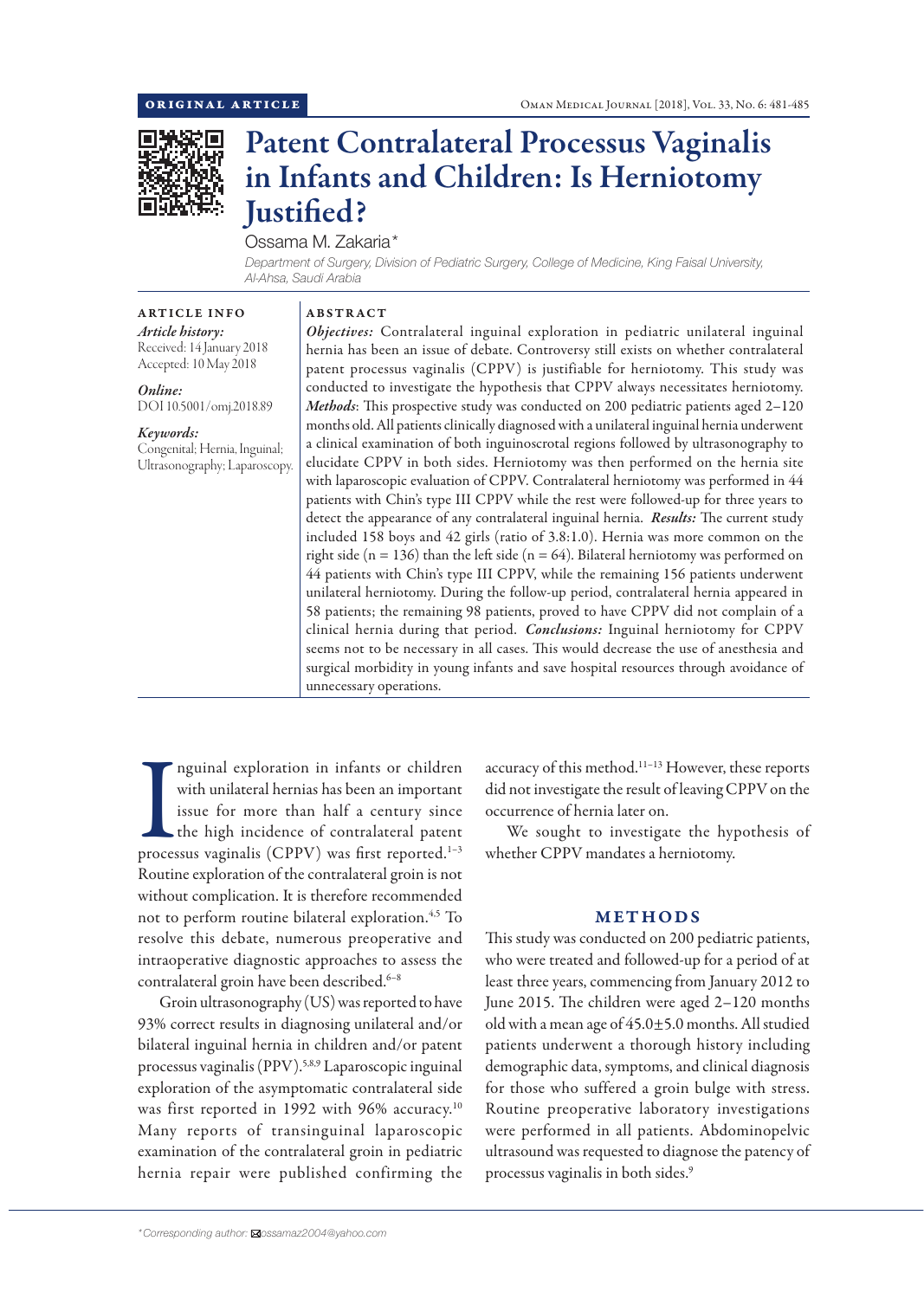Age, months

Laparoscopy was then done to explore the contralateral inguinal ring either through the hernial sac or umbilicus. The result was considered positive if there was a visual PPV or if carbon dioxide bubbles or fluid could be expressed via the processus vaginalis. Laparoscopy was performed via the hernial sac after opening the inguinal canal on the affected side during identification and dissection, which was approache classically through a short transverse lower inguin skin crease incision. The sac was opened at the fundus, then a 5.5 mm laparoscopic sheath was inserted through the sac into the peritoneal cavit and a rubber band was placed around the neck of th sac to produce an airtight seal.

A carbon dioxide pneumoperitoneum w created, and the intra-abdominal pressure was raise ranging from 5 to 12 mmHg. The Goldstein test was then performed by placing a small cathet into the peritoneal cavity through the hernial sac opening and filling the peritoneal cavity with ga The contralateral groin was then examined for bulge or crepitus, which suggests a PPV.

A 5 mm telescope (70 degrees) was introduce via the laparoscopic sheath to examine the contralateral internal ring, which was identified in boys by following the meeting of the vas deference with spermatic vessels at the internal ring and in girls by using the round ligament to identify the internal ring. Helpful maneuvers for visualizing the base of the ring were lifting the skin of the lower abdomen, compressing the ipsilateral groin, and applying mild traction to the spermatic cord.

In patients with a small hernial sac or associated umbilical hernia, laparoscopy through the umbilicus was performed. A 3 mm incision was made in the inferior rim of umbilicus, and a Veress needle was inserted. Intraperitoneal position was confirmed, and the abdomen insufflated with carbon dioxide to create pressure ranging from 5 to 12 mmHg. The needle was replaced by a 5.5 mm laparoscopic sheath through which a 5 mm (0 degrees) telescope was inserted. The vas deferens on the contralateral side was located and followed over the pelvic brim to identify the contralateral internal ring.

The morphological type of internal ring was classified according to Chin's classification<sup>15</sup> into three types. Type I, a flat ring, covered with peritoneum in the exit to the spermatic cord or the round ligament; type II, a shallow ring with a visible

| 24–48                           |  | 72             | 36.0 |
|---------------------------------|--|----------------|------|
| $48 - 72$                       |  | 38             | 19.0 |
| $72 - 120$                      |  | 10             | 5.0  |
| <b>Sex</b>                      |  |                |      |
| Male                            |  | 158            | 79.0 |
| Female                          |  | 42             | 21.0 |
| Side                            |  |                |      |
| Right                           |  | 136            | 68.0 |
| Left                            |  | 64             | 32.0 |
| Clinical manifestation          |  |                |      |
| Intermittent groin swelling     |  | 138            | 69.0 |
| Constant groin swelling         |  | 62             | 31.0 |
| Associated congenital anomalies |  |                |      |
| Umbilical hernia                |  | 14             | 7.0  |
| Undescended testicle            |  | $\overline{4}$ | 2.0  |
| Hydrocele                       |  | 14             | 7.0  |
| None                            |  | 168            | 84.0 |

Table 1: Demographic and clinical manifestations of the studied cases  $(n = 200)$ .

Variables Patients, n Percentage, %

 $2-24$  80 40.0

base under an elevated peritoneal fold; and type III, the internal ring was wide and deep, PPV appears to be a hole.

All children underwent herniotomy for their clinically manifested hernia, and only 44 children with Chin's type III CPPV underwent herniotomy on their contralateral side at the time of laparoscopy. The remaining 156 children were followed-up at two weeks, two months, six months, 12 months, and three years. Children who showed a non-patent contralateral processus vaginalis, and those lost during follow-up, were not included in the study.

#### RESULTS

We enrolled 200 pediatric patients with unilateral inguinal hernia who underwent surgical hernial repair in our departments and were followed-up for at least three years. We had 158 boys and 42 girls in the study giving a boy to girl ratio of 3.8:1.0. Patients' were aged 2–120 months old with a mean age of 45.0±5.0 months. Right-sided hernia was seen in 136 patients, while 64 showed a left-sided hernia. Clinical manifestations were an intermittent groin swelling in 138 patients, and a constant groin swelling in 62 patients. The hernia clinically presented as a huge

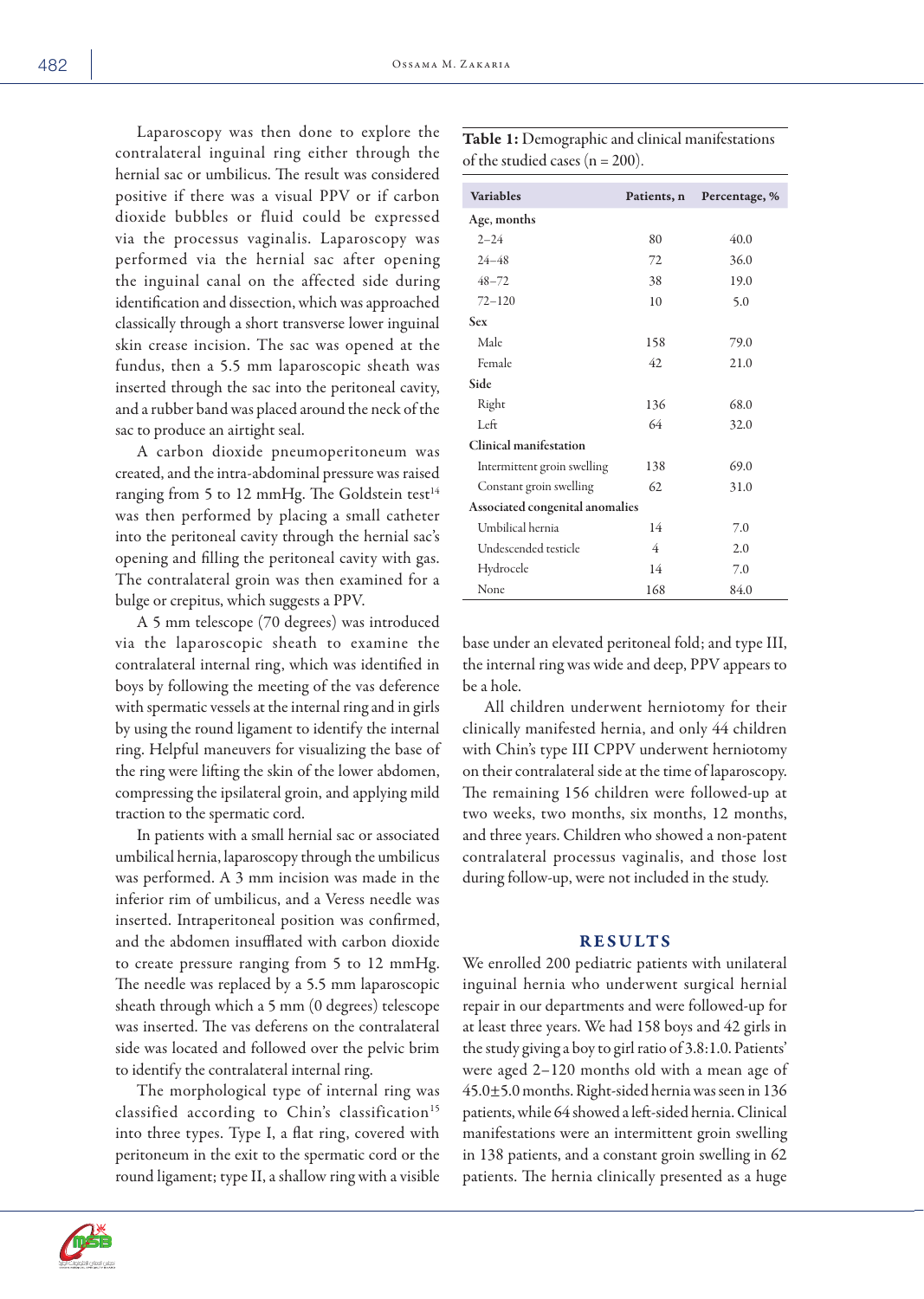Table 2: Laparoscopic port of entry and the clinical side of inguinal hernia.

| Port of entry | Patients, n | Hernia side, n |      |  |
|---------------|-------------|----------------|------|--|
|               |             | Right          | Left |  |
| Hernial sac   | 124         | 74             | 50   |  |
| Umbilicus     | 76          | 62.            | 14   |  |
| Total         | 200         | 136            | 64   |  |

groin mass in 44 right-sided hernias while 18 patients had the same condition on the left side. Associated congenital anomalies included an umbilical hernia in 14 patients, undescended testicles in four patients, and hydrocele in 14 patients [Table 1].

All 200 patients underwent diagnostic US to verify the presence of a hernia and elucidate the PPV. Sonographic results verified the clinical diagnosis; they showed CPPV in all 200 patients. One hundred and twenty-four patients had undergone laparoscopy via the hernial sac to explore the CPPV, while 76 patients had laparoscopy through the umbilicus [Table 2]. All children were proven to have CPPV. According to Chin's classification, 28 patients as type I, 94 patients as type II, and 78 patients (44 males and 34 females) were classified as type III [Table 3].

There was a clinically significant difference between those patients with Chin's type III with right-sided inguinal hernia compared to those with a left-sided inguinal hernia. There was no significant difference regarding age. Herniotomy was done for all patients in the clinically diagnosed and apparent side, while only 44 patients with Chin's type III CPPV underwent herniotomy for their contralateral side. However, follow-up continued for at least three years for those who showed Chin's types I, II, and the rest of type III CPPV's children. During the follow-up period, contralateral hernia appeared in 58 patients; 50 boys and eight girls. All patients were treated surgically.

#### DISCUSSION

Controversy does exist whether bilateral exploration is required in children presenting with unilateral hernia. The majority opinion favors an approach restricted to the side of presentation in boys; albeit in girls bilateral groin exploration was recommended.16 Moreover, the literature contains many contradicting opinions regarding the necessity of bilateral surgery in girls.17

The mean age of the children in our study  $(45.0 \pm 5.0$  months) was similar to other published data, where the mean ages were 48, 44, 36, and 32 months.13,15,18,19 On the other hand, some studies reported mean younger<sup>2,20,21</sup> and older ages.<sup>22,23</sup>

In our study, the male to female ratio was 3.8:1.0 This ratio was not in accordance with other reported data, where the male to female ratio was  $8.6:1.^{15,18}$ Others reported a ratio of 2:1.<sup>11,12,19,21,24,25</sup>

In both boys and girls, approximately 60% of inguinal hernias occur in the right side, 30% in the left and 10% occur bilaterally (with bilateral hernias more common in girls).<sup>26</sup> In our study, 136 patients (68.0%) showed a right-sided hernia and 64 had left-sided hernias. This higher incidence of right-sided hernias corresponds to previously reported data.11,15,19–22,25

Our current data showed likewise that CPPV was correctly detected by US, which is a noninvasive and accurate method for evaluating its presence coinciding with other previously published literature.<sup>1,8,9</sup> US remains, however, to be dependent on the operator experience and upon the availability of a high-resolution unit. Although invasive, laparoscopic simultaneous contralateral exploration could be considered a safe and effective method of detecting CPPV.

One hundred and twenty-four patients underwent laparoscopy via the hernial sac to explore CPPV, while 76 patients had laparoscopy through

Table 3: Correlation between age, contralateral patent processus vaginalis (CPPV), and clinically elucidated contralateral hernia.

| Age, months | Laparoscopic type of CPPV, n |                | Contralateral hernias, n |          |         | $p$ -value      |         |
|-------------|------------------------------|----------------|--------------------------|----------|---------|-----------------|---------|
|             | Type I                       | <b>Type II</b> | <b>Type III</b>          | Type I   | Type II | <b>Type III</b> |         |
| $2 - 24$    | 10                           | 28             | 20                       | 6        | 8       | 10              | > 0.010 |
| $24 - 48$   | 6                            | 30             | 26                       | C        | 6       | 8               |         |
| $48 - 72$   | 4                            | 20             | 23                       | $\Omega$ | 6       | 6               |         |
| $72 - 120$  | 8                            | 16             | O)                       | $\Omega$ | 2       | 4               |         |
| Total       | 28                           | 94             | 78                       | 8        | 22      | 28              |         |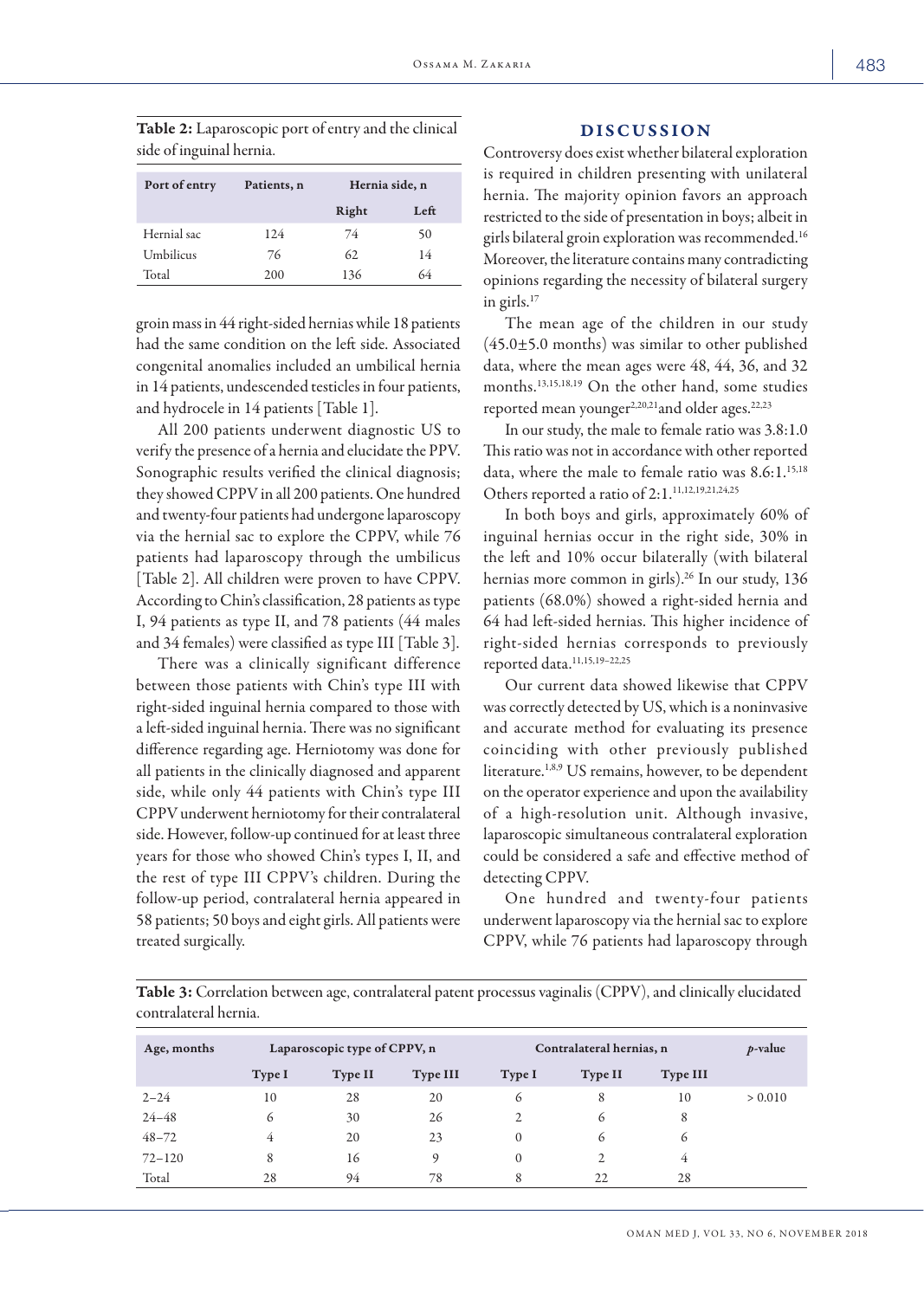the umbilicus. These data can be compared to other authors who performed both techniques in their study, and yet, 40% of their cases had their laparoscopic exploration through the hernial sac and 60% through the umbilicus.27

Concerning the morphology of contralateral internal ring (according to Chin's classification), we had 28 cases (14.0%) of type I, 94 cases (47.0%) of type II, and 78 cases (39.0%) of type III. These results are comparable to other studies that reported 45% of cases as type I, 22% as type II, and 33% as type III.15

Some of our patients with type III Chin's classification randomly underwent a simultaneous contralateral herniotomy immediately at the end of the laparoscopy. Follow-up continued for a minimum of three years for those having type I and II as well as the remaining children with type III. During that follow-up period, contralateral hernia appeared in 58 patients; 50 boys and eight girls. These data would authenticate and rather appeal to the previously reported concept, stating that CPPV is not equal to a future symptomatic hernia.4,28–30 Only 5.8% to 11.6% PPV cases were presented as hernia.28

To answer the question, which patient would develop a hernia? It is tough to formulate a valid hypothesis or speculate in the future. A valid scoring system to predict the future occurrence or development of hernia is missing, and the fate of the PPV remains obscure. Spontaneous closure may be a plausible explanation.

### **CONCLUSION**

CPPV may not always necessarily mean a clinically pronounced inguinal hernia and the 'wait and see concept' should be deliberately in all conscience applied to those patients through a comprehensive follow-up study.

#### *Disclosure*

The authors declared no conflicts of interest. No funding was received for this study.

#### references

- Given JP, Rubin SZ. Occurrence of contralateral inguinal hernia following unilateral repair in a pediatric hospital. J Pediatr Surg 1989 Oct;24(10):963-965.
- 2. Bhatia AM, Gow KW, Heiss KF, Barr G, Wulkan ML. Is the use of laparoscopy to determine presence of contralateral patent processus vaginalis justified in children greater than 2 years of age? J Pediatr Surg 2004 May;39(5):778-781.
- Steven M, Greene O, Nelson A, Brindley N. Contralateral inguinal exploration in premature neonates: is it necessary? Pediatr Surg Int 2010 Jul;26(7):703-706.
- 4. Wang JH, Zhang W, Tou JF, Huang SJ, Liu WG, Xiong QX, et al. Incidence of pediatric metachronous contralateral inguinal hernia in children aged ≥1 year. World J Pediatr 2012 Aug;8(3):256-259.
- 5. Othersen HB Jr. The pediatric inguinal hernia. Surg Clin North Am 1993 Aug;73(4):853-859.
- 6. Powell RW. Intraoperative diagnostic pneumoperitoneum in pediatric patients with unilateral inguinal hernias: the Goldstein test. J Pediatr Surg 1985 Aug;20(4):418-421.
- 7. Hashish AA, Mashaly EM. Ultrasonographic Diagnosis of Potential Contralateral Inguinal Hernia in Children. Ann Pediatr Surg 2006 Jan;2(1):19-23.
- Toki A, Ogura K, Miyauchi A. Ultrasonographic diagnosis of inguinal hernia in children. Pediatr Surg Int 1995;10(8):541-543.
- 9. Erez I, Kovalivker M, Schnider N, Glaser E, Lazar L, Motovic children – an effective alternative to routine contralateral exploration. Pediatr Surg Int 1993;8(5):415-418.
- 10. Lazar DA, Lee TC, Almulhim SI, Pinsky JR, Fitch M, Brandt ML. Transinguinal laparoscopic exploration for identification of contralateral inguinal hernias in pediatric patients. J Pediatr Surg 2011 Dec;46(12):2349-2352.
- 11. Chung KL, Leung MW, Chao NS, Wong BP, Kwok WK, Liu KK. Laparoscopic repair on asymptomatic contralateral patent processusvaginalis in children with unilateral inguinal hernia: a centre experience and review of the literature. Surg Pract 2011 Feb;15(1):12-15.
- 12. Lee SL, Sydorak RM, Lau ST. Laparoscopic contralateral groin exploration: is it cost effective? J Pediatr Surg 2010 Apr;45(4):793-795.
- 13. Geisler DP, Jegathesan S, Parmley MC, McGee JM, Nolen MG, Broughan TA. Laparoscopic exploration for the clinically undetected hernia in infancy and childhood. Am J Surg 2001 Dec;182(6):693-696.
- 14. Christenberry DP, Powell RW. Intraoperative diagnostic pneumoperitoneum (Goldstein test) in the infant and child with unilateral inguinal hernia. Am J Surg 1987 Dec;154(6):628-630.
- 15. Chin T, Liu C, Wei C. The morphology of the contralateral internal inguinal rings is age-dependent in children with unilateral inguinal hernia. J Pediatr Surg 1995 Dec;30(12):1663-1665.
- 16. Manoharan S, Samarakkody U, Kulkarni M, Blakelock R, Brown S. Evidence-based change of practice in the management of unilateral inguinal hernia. J Pediatr Surg 2005 Jul;40(7):1163-1166.
- 17. Deeb A, Hughes IA. Inguinal hernia in female infants: a cue to check the sex chromosomes? BJU Int 2005 Aug;96(3):401-403.
- 18. Liu C, Chin T, Jan SE, Wei C. Intraoperative laparoscopic diagnosis of contralateral patent processus vaginalis in children with unilateral inguinal hernia. Br J Surg 1995 Jan;82(1):106-108.
- 19. Pellegrin K, Bensard DD, Karrer FM, Meagher DP Jr. Laparoscopic evaluation of contralateral patent processus vaginalis in children. Am J Surg 1996 Nov;172(5):602-605, discussion 606.
- 20. Wolf SA, Hopkins JW. Laparoscopic incidence of contralateral patent processus vaginalis in boys with clinical unilateral inguinal hernias. J Pediatr Surg 1994 Aug;29(8):1118-1120, discussion 1120-1121.
- 21. Wulkan ML, Wiener ES, VanBalen N, Vescio P. Laparoscopy through the open ipsilateral sac to evaluate presence of contralateral hernia. J Pediatr Surg 1996 Aug;31(8):1174- 1176, discussion 1176-1177.
- 22. Pavlovich CP, Gmyrek GA, Gardner TA, Poppas DP, Mininberg DT. Flexible transinguinal laparoscopy to assess the contralateral ring in pediatric inguinal hernias. Tech